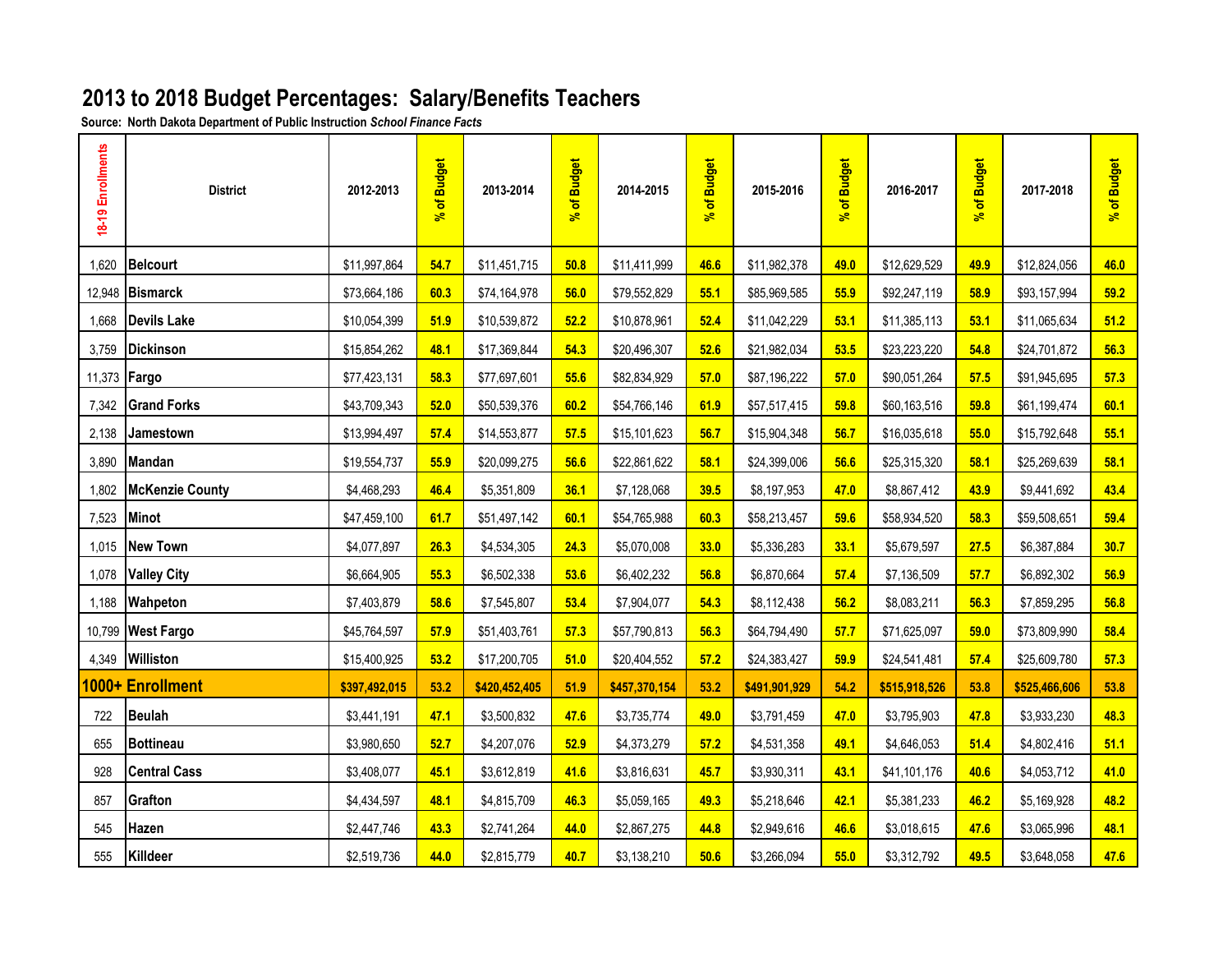| 18-19 Enrollments | <b>District</b>      | 2012-2013    | % of Budget | 2013-2014    | % of Budget | 2014-2015    | % of Budget | 2015-2016    | % of Budget | 2016-2017    | % of Budget | 2017-2018    | % of Budget |
|-------------------|----------------------|--------------|-------------|--------------|-------------|--------------|-------------|--------------|-------------|--------------|-------------|--------------|-------------|
| 763               | Kindred              | \$3,008,280  | 50.1        | \$3,238,947  | 46.2        | \$3,504,265  | 43.1        | \$3,615,736  | 45.8        | \$3,826,382  | 48.4        | \$3,972,325  | 50.1        |
| 593               | Lisbon               | \$3,194,373  | 48.7        | \$3,330,364  | 50.1        | \$3,313,552  | 51.0        | \$3,520,592  | 52.5        | \$3,515,577  | 47.3        | \$3,650,194  | 51.9        |
| 565               | <b>Nedrose</b>       | \$1,330,009  | 37.5        | \$1,547,583  | 41.5        | \$1,783,241  | 37.1        | \$2,552,380  | 47.5        | \$2,749,715  | 43.3        | \$3,022,794  | 49.2        |
| 618               | <b>Northern Cass</b> | \$2,437,758  | 45.1        | \$2,637,456  | 41.2        | \$2,951,783  | 45.2        | \$3,041,489  | 43.7        | \$3,389,345  | 46.0        | \$3,447,477  | 46.6        |
| 585               | <b>Rugby</b>         | \$2,990,213  | 46.2        | \$3,265,273  | 52.1        | \$3,375,126  | 51.5        | \$3,539,557  | 51.6        | \$3,516,954  | 48.8        | \$3,538,133  | 49.7        |
| 713               | <b>Stanley</b>       | \$3,317,469  | 41.9        | \$3,775,846  | 41.1        | \$4,336,892  | 47.0        | \$4,665,694  | 48.2        | \$5,098,400  | 50.6        | \$5,275,024  | 52.5        |
| 543               | <b>Thompson</b>      | \$1,930,698  | 44.4        | \$1,973,017  | 45.5        | \$2,023,477  | 40.7        | \$2,245,298  | 45.7        | \$2,331,528  | 36.8        | \$2,424,784  | 43.7        |
| 645               | <b>United</b>        | \$3,238,497  | 55.3        | \$3,555,080  | 53.9        | \$3,690,282  | 54.4        | \$3,933,445  | 54.8        | \$4,337,259  | 57.4        | \$4,364,804  | 56.9        |
| 638               | Williams Co (New 8)  | \$1,914,752  | 31.9        | \$2,321,205  | 45.9        | \$2,490,505  | 40.5        | \$2,619,962  | 28.8        | \$2,712,801  | 27.3        | \$2,750,738  | 23.6        |
|                   | 500-999 Enrollment   | \$43,594,046 | 45.4        | \$47,338,250 | 46.0        | \$50,459,457 | 47.1        | \$53,421,637 | 46.8        | \$92,733,733 | 45.9        | \$57,119,613 | 47.2        |
| 471               | <b>Bowman County</b> | \$2,877,363  | 41.0        | \$3,031,694  | 44.8        | \$3,279,851  | 54.1        | \$3,278,395  | 43.1        | \$3,393,134  | 43.0        | \$3,522,612  | 45.0        |
| 493               | <b>Carrington</b>    | \$2,625,158  | 44.7        | \$2,818,448  | 44.8        | \$3,003,570  | 46.3        | \$3,142,572  | 49.1        | \$3,118,681  | 47.1        | \$3,183,711  | 49.0        |
| 401               | <b>Cavalier</b>      | \$2,089,171  | 49.2        | \$2,221,446  | 50.6        | \$2,444,175  | 47.2        | \$2,573,632  | 52.3        | \$2,559,585  | 51.1        | \$2,484,443  | 50.8        |
| 496               | <b>Dunseith</b>      | \$3,607,502  | 51.2        | \$3,566,826  | 48.9        | \$3,710,556  | 47.2        | \$3,982,501  | 46.8        | \$4,236,979  | 46.0        | \$4,340,251  | 42.7        |
| 489               | Hillsboro            | \$2,250,861  | 47.0        | \$2,361,995  | 48.6        | \$2,603,534  | 50.0        | \$2,763,257  | 47.4        | \$2,871,087  | 49.0        | \$2,959,529  | 51.1        |
| 486               | <b>May-Port CG</b>   | \$25,589,609 | 46.6        | \$2,712,600  | 48.5        | \$2,989,970  | 51.6        | \$3,155,121  | 54.2        | \$3,237,029  | 55.0        | \$3,145,954  | 54.8        |
| 490               | <b>Oakes</b>         | \$1,807,775  | 34.3        | \$1,959,726  | 36.6        | \$2,125,051  | 40.7        | \$2,215,547  | 36.0        | \$2,222,444  | 43.2        | \$2,289,764  | 41.0        |
| 414               | <b>Park River</b>    | \$1,903,559  | 44.3        | \$2,042,659  | 40.9        | \$2,007,533  | 38.1        | \$2,109,219  | 36.5        | \$2,234,680  | 40.1        | \$2,260,913  | 44.1        |
| 415               | <b>Saint John</b>    | \$2,565,021  | 35.9        | \$2,557,541  | 47.0        | \$2,795,770  | 54.9        | \$2,956,752  | 52.8        | \$3,158,309  | 50.0        | \$3,094,624  | 48.1        |
| 448               | <b>South Prairie</b> | \$1,153,950  | 41.4        | \$1,412,441  | 37.4        | \$1,660,558  | 47.0        | \$2,460,914  | 58.8        | \$2,917,931  | 60.8        | \$2,993,125  | 56.8        |
| 402               | <b>Surrey</b>        | \$2,198,635  | 54.4        | \$2,395,030  | 47.0        | \$2,658,223  | 50.9        | \$2,776,310  | 54.1        | \$2,860,858  | 58.4        | \$2,963,832  | 55.0        |
| 451               | <b>Tioga</b>         | \$2,121,465  | 50.2        | \$3,156,295  | 54.4        | \$3,648,573  | 59.7        | \$4,048,159  | 56.2        | \$4,110,532  | 52.3        | \$4,141,774  | 53.7        |
| 468               | Velva                | \$2,474,974  | 52.0        | \$2,573,302  | 59.5        | \$2,656,592  | 57.8        | \$2,790,330  | 55.4        | \$2,934,936  | 55.5        | \$3,018,207  | 56.7        |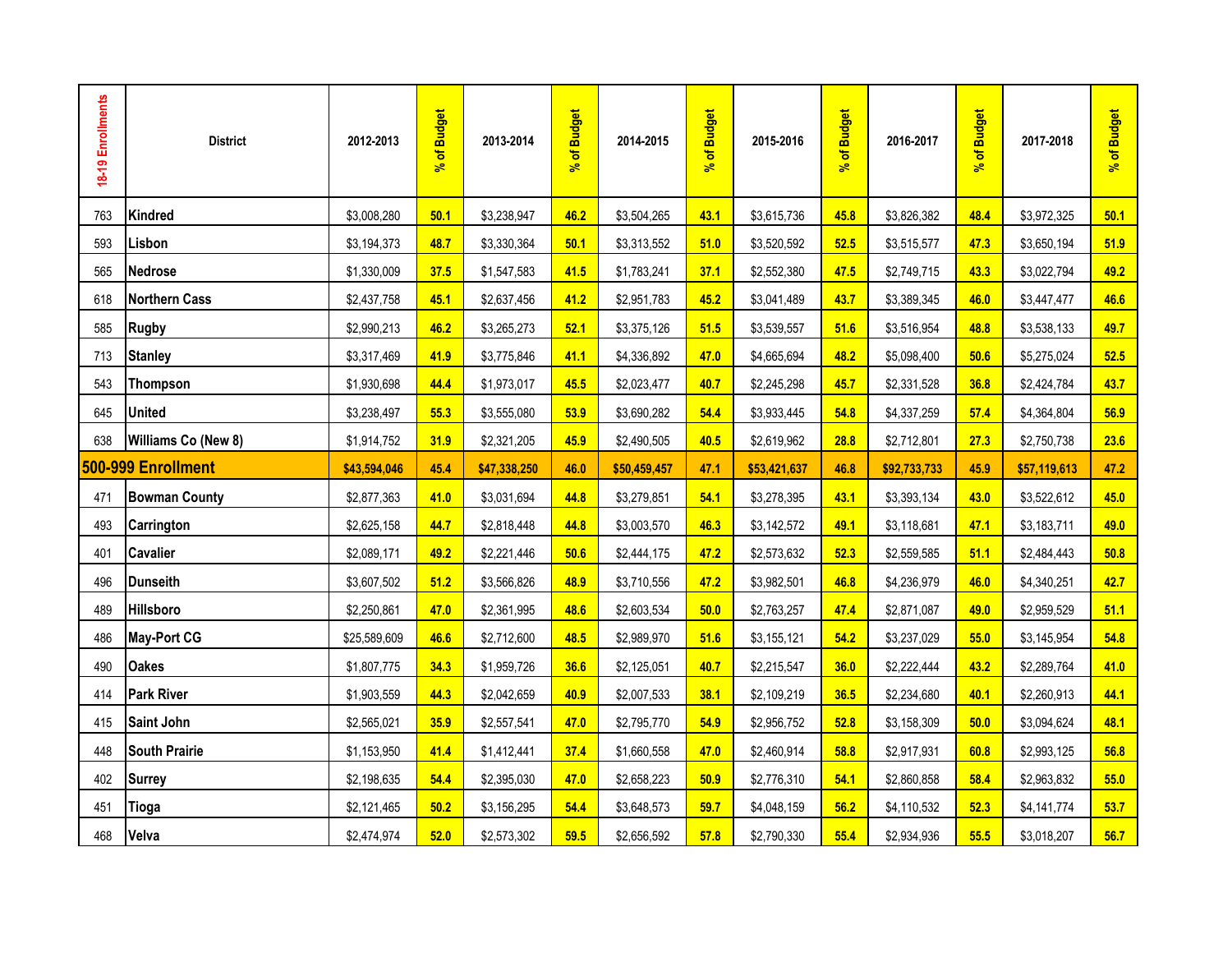| 18-19 Enrollments | <b>District</b>          | 2012-2013    | of Budget<br>$\mathbf{S}^{\mathbf{c}}$ | 2013-2014    | of Budget<br>$\mathbf{r}$ | 2014-2015    | of Budget<br>$\mathbf{r}$ | 2015-2016    | of Budget<br>$\overline{\mathcal{S}}$ | 2016-2017    | of Budget<br>ತ್ | 2017-2018    | % of Budget |
|-------------------|--------------------------|--------------|----------------------------------------|--------------|---------------------------|--------------|---------------------------|--------------|---------------------------------------|--------------|-----------------|--------------|-------------|
|                   | 400-499 Enrollment       | \$53,265,043 | 45.5                                   | \$32,810,003 | 46.8                      | \$35,583,956 | 49.7                      | \$38,252,709 | 49.4                                  | \$39,856,185 | 50.1            | \$40,398,739 | 49.9        |
| 356               | <b>Divide County</b>     | \$2,277,159  | 54.5                                   | \$2,510,445  | 52.3                      | \$2,526,261  | 46.8                      | \$2,632,801  | 47.1                                  | \$2,854,040  | 44.3            | \$3,101,650  | 51.1        |
| 302               | <b>Eight Mile</b>        | \$1,105,692  | 53.4                                   | \$1,256,219  | 42.5                      | \$1,404,724  | 45.5                      | \$1,689,290  | 51.8                                  | \$1,822,421  | 52.1            | \$1,920,022  | 47.0        |
| 336               | <b>Ellendale</b>         | \$1,846,199  | 47.7                                   | \$1,885,224  | 46.8                      | \$1,937,014  | 44.4                      | \$2,059,261  | 48.8                                  | \$1,980,367  | 45.6            | \$1,828,059  | 42.8        |
| 347               | Garrison                 | \$2,166,430  | 50.3                                   | \$2,404,490  | 48.0                      | \$2,533,984  | 44.5                      | \$2,587,985  | 48.0                                  | \$2,586,670  | 50.7            | \$2,684,614  | 44.7        |
| 391               | Harvey                   | \$2,353,016  | 51.8                                   | \$2,323,707  | 48.0                      | \$2,432,927  | 49.8                      | \$2,674,278  | 51.6                                  | \$2,806,808  | 53.0            | \$2,738,975  | 53.9        |
| 303               | Kenmare                  | \$1,904,981  | 44.6                                   | \$2,027,838  | 48.9                      | \$2,096,076  | 48.3                      | \$2,214,546  | 47.3                                  | \$2,336,608  | 50.5            | \$2,277,440  | 48.7        |
| 351               | <b>Kidder County</b>     | \$5,649,212  | 58.3                                   | \$2,747,795  | 56.4                      | \$2,706,433  | 55.6                      | \$2,617,272  | 53.6                                  | \$2,586,335  | 51.7            | \$2,715,940  | 49.9        |
| 384               | <b>Langdon Area</b>      | \$2,153,784  | 47.4                                   | \$2,229,369  | 49.2                      | \$2,320,109  | 49.8                      | \$2,764,001  | 55.6                                  | \$2,937,823  | 54.2            | \$2,993,035  | 55.4        |
| 374               | Larimore                 | \$2,026,317  | 41.5                                   | \$2,172,587  | 46.5                      | \$2,111,269  | 41.9                      | \$2,282,514  | 42.7                                  | \$2,339,774  | 42.1            | \$2,266,316  | 43.5        |
| 395               | <b>Lewis &amp; Clark</b> | \$2,431,317  | 48.4                                   | \$2,761,644  | 49.4                      | \$3,080,708  | 51.0                      | \$3,222,505  | 49.5                                  | \$3,384,929  | 52.6            | \$3,145,309  | 48.9        |
| 312               | Mohall-Sherwood-Lansford | \$2,199,946  | 30.7                                   | \$2,338,951  | 45.0                      | \$2,529,423  | 54.6                      | \$2,542,156  | 51.7                                  | \$2,443,582  | 50.6            | \$2,344,167  | 49.3        |
| 348               | <b>Nesson</b>            | \$1,299,987  | 40.9                                   | \$1,529,128  | 35.6                      | \$1,820,626  | 43.2                      | \$1,952,260  | 46.1                                  | \$1,968,831  | 43.0            | \$2,171,032  | 45.2        |
| 339               | <b>New Salem-Almont</b>  | \$1,644,265  | 48.2                                   | \$1,910,267  | 50.0                      | \$2,073,184  | 48.3                      | \$2,048,515  | 50.0                                  | \$2,455,284  | 54.5            | \$2,493,266  | 53.6        |
| 319               | <b>North Border</b>      | \$2,961,099  | 45.3                                   | \$2,997,384  | 42.2                      | \$2,862,516  | 41.8                      | \$3,426,356  | 46.7                                  | \$3,373,382  | 48.5            | \$3,287,809  | 48.2        |
| 316               | Northwood                | \$1,341,683  | 40.0                                   | \$1,374,312  | 39.7                      | \$1,536,979  | 44.1                      | \$1,680,188  | 45.6                                  | \$1,820,471  | 49.5            | \$1,787,583  | 47.4        |
| 334               | <b>Richardton-Taylor</b> | \$1,796,791  | 48.4                                   | \$1,796,942  | 45.9                      | \$2,029,729  | 47.9                      | \$2,143,372  | 49.2                                  | \$2,258,590  | 47.6            | \$2,399,833  | 51.1        |
| 353               | <b>South Heart</b>       | \$1,456,968  | 47.3                                   | \$1,498,638  | 40.0                      | \$1,772,048  | 42.2                      | \$1,970,344  | 44.5                                  | \$2,136,915  | 41.4            | \$2,328,286  | 54.2        |
| 330               | Towner-Granville-Upham   | \$2,709,924  | 55.4                                   | \$2,891,683  | 53.8                      | \$3,103,367  | 56.5                      | \$3,308,288  | 55.3                                  | \$3,237,111  | 59.1            | \$3,172,704  | 57.4        |
|                   | 300-399 Enrollment       | \$39,324,770 | 47.4                                   | \$38,656,623 | 46.7                      | \$40,877,377 | 47.6                      | \$43,815,932 | 49.2                                  | \$45,329,941 | 49.5            | \$45,656,040 | 49.6        |
| 242               | Alexander                | \$769,313    | 37.5                                   | \$1,023,484  | 32.5                      | \$1,156,351  | 34.2                      | \$1,339,599  | 40.9                                  | \$1,304,929  | 32.5            | \$1,307,764  | 35.4        |
| 235               | <b>Barnes Co North</b>   | \$2,250,748  | 43.4                                   | \$1,879,115  | 39.5                      | \$1,712,534  | 35.5                      | \$1,605,121  | 34.1                                  | \$1,776,367  | 35.7            | \$1,766,928  | 35.1        |
| 266               | Beach                    | \$2,139,631  | 42.7                                   | \$2,226,188  | 39.5                      | \$2,279,641  | 39.3                      | \$2,498,161  | 45.9                                  | \$2,356,008  | 47.9            | \$2,214,821  | 44.6        |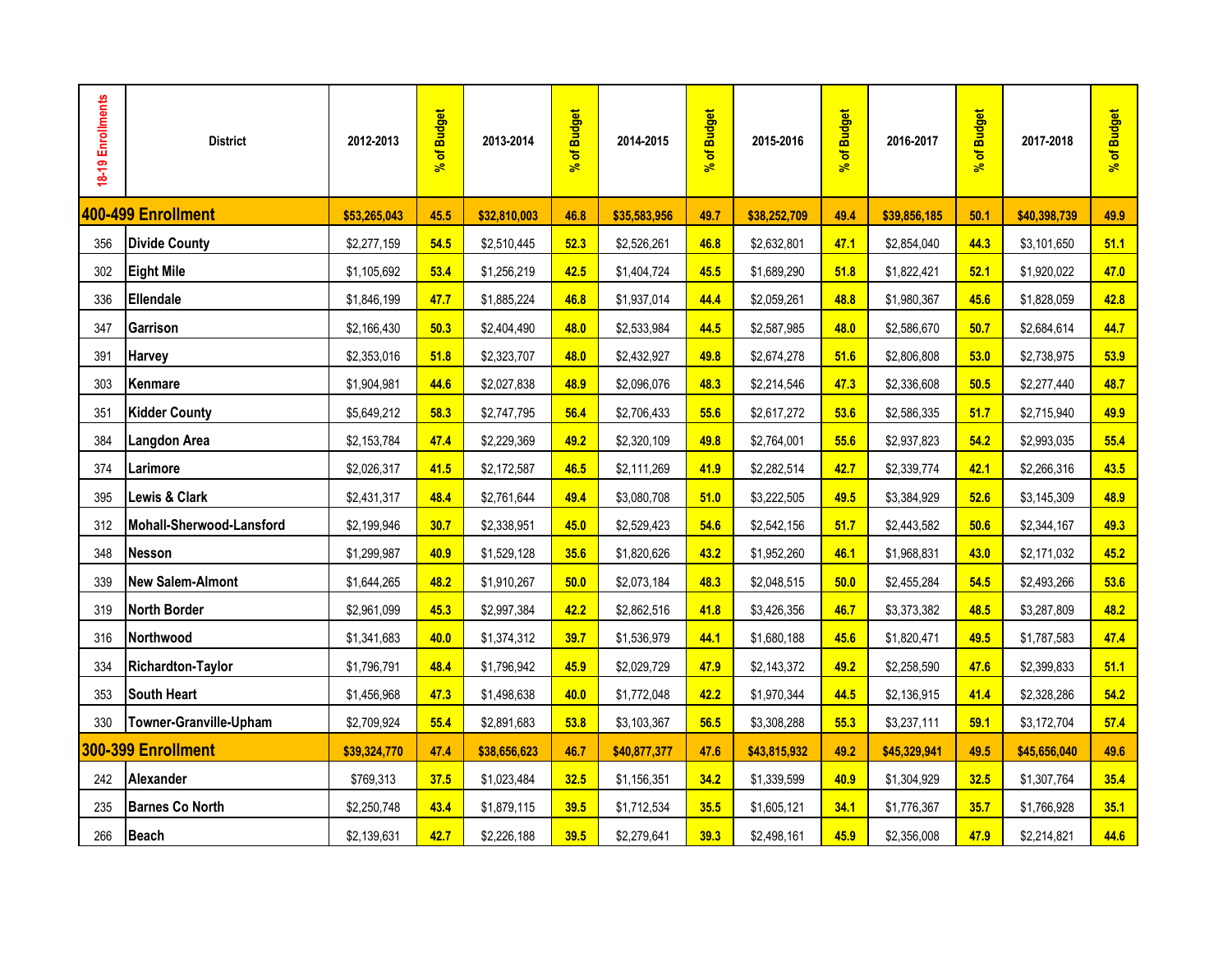| 18-19 Enrollments | <b>District</b>              | 2012-2013   | % of Budget | 2013-2014   | % of Budget | 2014-2015   | % of Budget | 2015-2016   | % of Budget | 2016-2017   | % of Budget | 2017-2018   | % of Budget |
|-------------------|------------------------------|-------------|-------------|-------------|-------------|-------------|-------------|-------------|-------------|-------------|-------------|-------------|-------------|
| 233               | Belfield                     | \$1,337,610 | 48.5        | \$1,413,884 | 46.6        | \$1,477,263 | 43.8        | \$1,583,165 | 46.1        | \$1,631,427 | 45.1        | \$1,767,464 | 48.3        |
| 228               | <b>Center-Stanton</b>        | \$1,388,921 | 44.2        | \$1,442,017 | 45.6        | \$1,524,097 | 42.4        | \$1,566,600 | 47.9        | \$1,622,125 | 43.9        | \$1,672,045 | 47.3        |
| 267               | <b>Dakota Prairie</b>        | \$1,906,313 | 45.3        | \$1,919,047 | 44.7        | \$2,150,165 | 45.8        | \$2,320,904 | 48.8        | \$2,407,788 | 49.9        | \$2,508,996 | 51.3        |
| 244               | <b>Edgeley</b>               | \$1,249,704 | 42.9        | \$1,277,870 | 43.7        | \$1,391,071 | 44.1        | \$1,413,140 | 44.8        | \$1,565,940 | 41.0        | \$1,415,614 | 41.3        |
| 298               | <b>Enderlin Area</b>         | \$1,798,511 | 49.0        | \$1,915,615 | 47.7        | \$2,152,967 | 54.5        | \$2,234,354 | 54.0        | \$2,410,851 | 56.7        | \$2,347,699 | 57.0        |
| 231               | <b>Flasher</b>               | \$932,787   | 33.1        | \$1,068,829 | 37.9        | \$1,144,519 | 39.9        | \$1,181,676 | 33.8        | \$1,265,408 | 40.0        | \$1,263,302 | 35.6        |
| 253               | Glenburn                     | \$1,747,590 | 52.2        | \$1,788,624 | 50.9        | \$1,848,666 | 49.5        | \$2,169,511 | 52.6        | \$2,175,231 | 53.0        | \$2,129,493 | 52.2        |
| 246               | <b>Griggs Co Central</b>     | \$1,594,135 | 45.5        | \$1,633,847 | 47.8        | \$1,744,819 | 49.2        | \$1,754,478 | 46.2        | \$1,827,795 | 49.1        | \$1,841,478 | 48.4        |
| 258               | <b>Hankinson</b>             | \$1,629,175 | 47.8        | \$1,663,031 | 47.9        | \$1,654,016 | 48.6        | \$1,659,598 | 45.9        | \$1,717,545 | 46.2        | \$1,784,765 | 48.2        |
| 261               | <b>Hettinger</b>             | \$1,746,801 | 50.9        | \$1,867,001 | 51.1        | \$1,966,344 | 53.3        | \$1,751,067 | 48.8        | \$1,779,093 | 46.2        | \$1,746,306 | 42.3        |
| 299               | <b>LaMoure</b>               | \$1,376,201 | 38.2        | \$1,504,313 | 36.2        | \$1,670,536 | 41.8        | \$1,740,285 | 43.6        | \$1,784,247 | 44.3        | \$1,789,064 | 45.1        |
| 245               | Linton                       | \$1,670,934 | 51.5        | \$1,750,208 | 49.4        | \$1,813,392 | 48.6        | \$1,883,985 | 49.2        | \$1,859,373 | 49.2        | \$1,771,874 | 44.6        |
| 222               | <b>Mandaree</b>              | \$1,878,443 | 37.0        | \$2,069,522 | 27.6        | \$2,086,808 | 29.6        | \$788,249   | 19.6        | \$2,360,073 | 43.0        | \$2,138,913 | 30.0        |
| 214               | <b>Maple Valley</b>          | \$1,604,914 | 38.1        | \$1,680,148 | 39.5        | \$1,755,720 | 42.6        | \$1,792,611 | 42.7        | \$1,794,956 | 42.4        | \$1,756,238 | 41.0        |
| 223               | <b>Milnor</b>                | \$1,533,310 | 55.9        | \$1,547,618 | 53.5        | \$1,661,864 | 54.9        | \$1,666,179 | 53.5        | \$1,561,807 | 51.6        | \$1,697,663 | 51.3        |
| 252               | Minnewaukan                  | \$2,380,762 | 48.3        | \$2,366,807 | 56.5        | \$2,274,811 | 50.3        | \$2,423,592 | 49.9        | \$2,098,010 | 48.1        | \$2,318,508 | 42.4        |
| 258               | <b>Minto</b>                 | \$1,272,748 | 53.5        | \$1,353,104 | 52.2        | \$1,440,383 | 37.1        | \$1,497,578 | 48.4        | \$1,382,740 | 41.4        | \$1,356,342 | 36.6        |
| 209               | <b>Mott-Regent</b>           | \$1,386,238 | 41.8        | \$1,644,284 | 42.6        | \$1,664,791 | 43.0        | \$1,737,924 | 44.2        | \$1,659,753 | 43.1        | \$1,613,034 | 44.8        |
| 240               | <b>Mt Pleasant</b>           | \$1,455,255 | 52.4        | \$1,600,591 | 48.7        | \$1,816,062 | 52.2        | \$1,923,564 | 52.2        | \$1,911,809 | 54.6        | \$1,965,925 | 52.0        |
| 239               | Napoleon                     | \$1,496,572 | 52.3        | \$1,723,407 | 56.0        | \$1,827,525 | 57.6        | \$1,978,175 | 57.4        | \$1,885,912 | 54.0        | \$1,959,802 | 56.1        |
| 261               | <b>New England</b>           | \$1,206,174 | 45.7        | \$1,300,843 | 43.0        | \$1,418,012 | 43.8        | \$1,661,185 | 50.3        | \$1,706,377 | 40.2        | \$1,738,749 | 43.3        |
| 298               | <b>New Rockford-Sheyenne</b> | \$1,709,875 | 45.6        | \$1,667,256 | 39.9        | \$1,855,098 | 44.7        | \$1,786,372 | 43.9        | \$1,704,268 | 40.3        | \$1,814,049 | 42.6        |
| 213               | <b>North Sargent</b>         | \$1,223,402 | 45.2        | \$1,222,887 | 45.5        | \$1,355,093 | 47.2        | \$1,648,805 | 53.4        | \$1,650,375 | 53.4        | \$1,745,622 | 53.8        |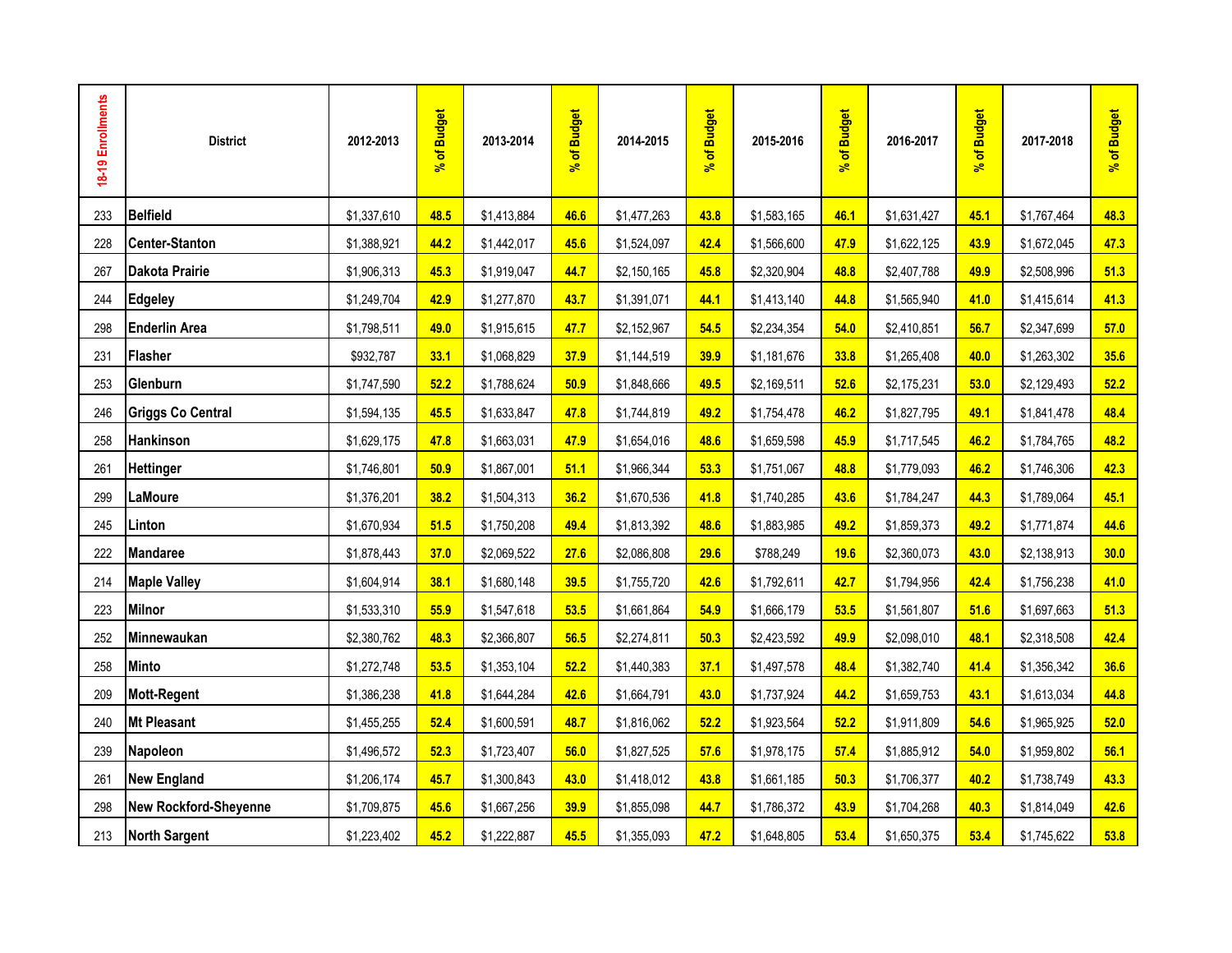| 18-19 Enrollments | <b>District</b>          | 2012-2013    | of Budget<br>ತ್ | 2013-2014    | of Budget<br>$\overline{\mathbf{r}}$ | 2014-2015    | % of Budget | 2015-2016    | % of Budget | 2016-2017    | % of Budget | 2017-2018    | % of Budget |
|-------------------|--------------------------|--------------|-----------------|--------------|--------------------------------------|--------------|-------------|--------------|-------------|--------------|-------------|--------------|-------------|
| 271               | <b>North Star</b>        | \$1,600,152  | 49.9            | \$1,585,314  | 49.1                                 | \$1,755,390  | 52.4        | \$1,897,597  | 54.2        | \$1,915,794  | 53.5        | \$1,990,891  | 54.5        |
| 277               | <b>Parshall</b>          | \$1,725,544  | 37.6            | \$1,913,163  | 33.6                                 | \$2,108,124  | 41.3        | \$2,166,264  | 42.8        | \$2,096,461  | 37.9        | \$2,355,226  | 40.7        |
| 204               | <b>Powers Lake</b>       | \$939,980    | 45.2            | \$1,162,487  | 55.8                                 | \$1,364,523  | 51.4        | \$1,514,507  | 49.1        | \$1,547,393  | 45.5        | \$1,572,714  | 44.7        |
| 245               | <b>Richland</b>          | \$1,489,284  | 41.5            | \$1,314,627  | 48.8                                 | \$1,746,928  | 49.6        | \$1,529,243  | 47.0        | \$1,652,769  | 46.1        | \$1,694,406  | 45.1        |
| 216               | <b>Warwick</b>           | \$2,392,202  | 55.8            | \$1,920,690  | 48.9                                 | \$2,156,898  | 49.9        | \$2,027,944  | 45.7        | \$2,025,542  | 40.0        | \$2,278,810  | 47.6        |
| 297               | Washburn                 | \$1,505,113  | 47.3            | \$1,633,776  | 48.5                                 | \$1,766,660  | 51.1        | \$1,930,151  | 53.5        | \$1,934,518  | 50.5        | \$2,042,718  | 49.7        |
| 221               | <b>Wilton</b>            | \$1,052,569  | 37.9            | \$1,070,971  | 39.8                                 | \$1,201,535  | 39.4        | \$1,305,665  | 39.3        | \$1,501,420  | 44.3        | \$1,452,284  | 41.2        |
| 201               | <b>Wishek</b>            | \$1,106,965  | 44.6            | \$1,204,893  | 44.1                                 | \$1,347,330  | 48.2        | \$1,408,970  | 46.0        | \$1,482,967  | 46.3        | \$1,507,200  | 47.5        |
| 247               | Wyndmere                 | \$1,283,467  | 44.5            | \$1,192,884  | 41.7                                 | \$1,233,699  | 41.2        | \$1,325,348  | 43.7        | \$1,392,746  | 44.1        | \$1,278,531  | 40.3        |
|                   | 200-299 Enrollment       | \$53,781,343 | 45.5            | \$55,548,345 | 45.0                                 | \$59,523,635 | 45.7        | \$60,711,567 | 46.3        | \$62,749,817 | 45.7        | \$63,605,238 | 45.2        |
| 139               | Ashley                   | \$930,501    | 47.8            | \$993,403    | 48.7                                 | \$1,047,491  | 47.0        | \$1,099,140  | 52.0        | \$1,123,008  | 51.9        | \$1,122,279  | 50.9        |
| 188               | <b>Central Valley</b>    | \$1,194,663  | 43.6            | \$1,292,988  | 43.2                                 | \$1,379,266  | 46.0        | \$1,360,623  | 44.5        | \$1,388,369  | 47.6        | \$1,410,003  | 48.0        |
| 167               | <b>Drayton</b>           | \$1,066,721  | 41.8            | \$1,048,070  | 37.2                                 | \$1,194,786  | 38.2        | \$1,205,700  | 39.5        | \$1,362,152  | 42.6        | \$1,339,192  | 40.2        |
| 159               | <b>Elgin-New Leipzig</b> | \$863,582    | 34.4            | \$909,809    | 38.3                                 | \$958,401    | 36.9        | \$1,279,931  | 40.8        | \$1,287,299  | 39.0        | \$1,242,677  | 37.1        |
| 108               | Emerado                  | \$670,501    | 43.3            | \$657,464    | 45.7                                 | \$686,757    | 41.1        | \$720,112    | 43.7        | \$802,106    | 42.9        | \$860,224    | 45.6        |
| 100               | Fairmount                | \$985,148    | 57.4            | \$1,021,194  | 54.9                                 | \$1,109,443  | 56.6        | \$1,086,050  | 55.5        | \$1,150,029  | 56.1        | \$1,173,786  | 58.4        |
| 161               | Fessenden-Bowden         | \$828,652    | 35.9            | \$905,851    | 37.0                                 | \$996,064    | 37.8        | \$1,059,644  | 39.6        | \$1,083,972  | 39.8        | \$1,094,368  | 37.0        |
| 170               | <b>Fort Totten</b>       | \$1,828,710  | 50.4            | \$1,692,357  | 50.8                                 | \$1,685,509  | 50.2        | \$1,728,211  | 52.1        | \$1,920,728  | 58.2        | \$1,880,724  | 57.6        |
| 118               | <b>Fort Yates</b>        | \$1,713,515  | 46.4            | \$1,187,912  | 31.0                                 | \$1,591,304  | 34.8        | \$1,367,125  | 39.2        | \$1,764,151  | 41.6        | \$1,446,330  | 33.0        |
| 129               | <b>Glen Ullin</b>        | \$1,077,216  | 46.4            | \$1,080,658  | 42.5                                 | \$1,176,277  | 43.7        | \$1,257,614  | 44.4        | \$1,334,340  | 48.7        | \$1,265,269  | 47.5        |
| 179               | Grenora                  | \$990,572    | 42.3            | \$1,172,483  | 43.6                                 | \$1,420,205  | 46.9        | \$1,472,948  | 44.8        | \$1,509,235  | 44.1        | \$1,451,780  | 44.2        |
| 180               | <b>Hatton</b>            | \$1,149,323  | 45.4            | \$1,174,093  | 47.3                                 | \$1,294,641  | 48.9        | \$1,233,172  | 49.3        | \$1,184,664  | 45.3        | \$1,150,827  | 39.6        |
| 121               | Hazelton-Moffit-Braddock | \$812,259    | 50.7            | \$910,433    | 52.9                                 | \$932,952    | 51.5        | \$1,038,850  | 53.0        | \$1,120,386  | 56.1        | \$1,070,757  | 53.7        |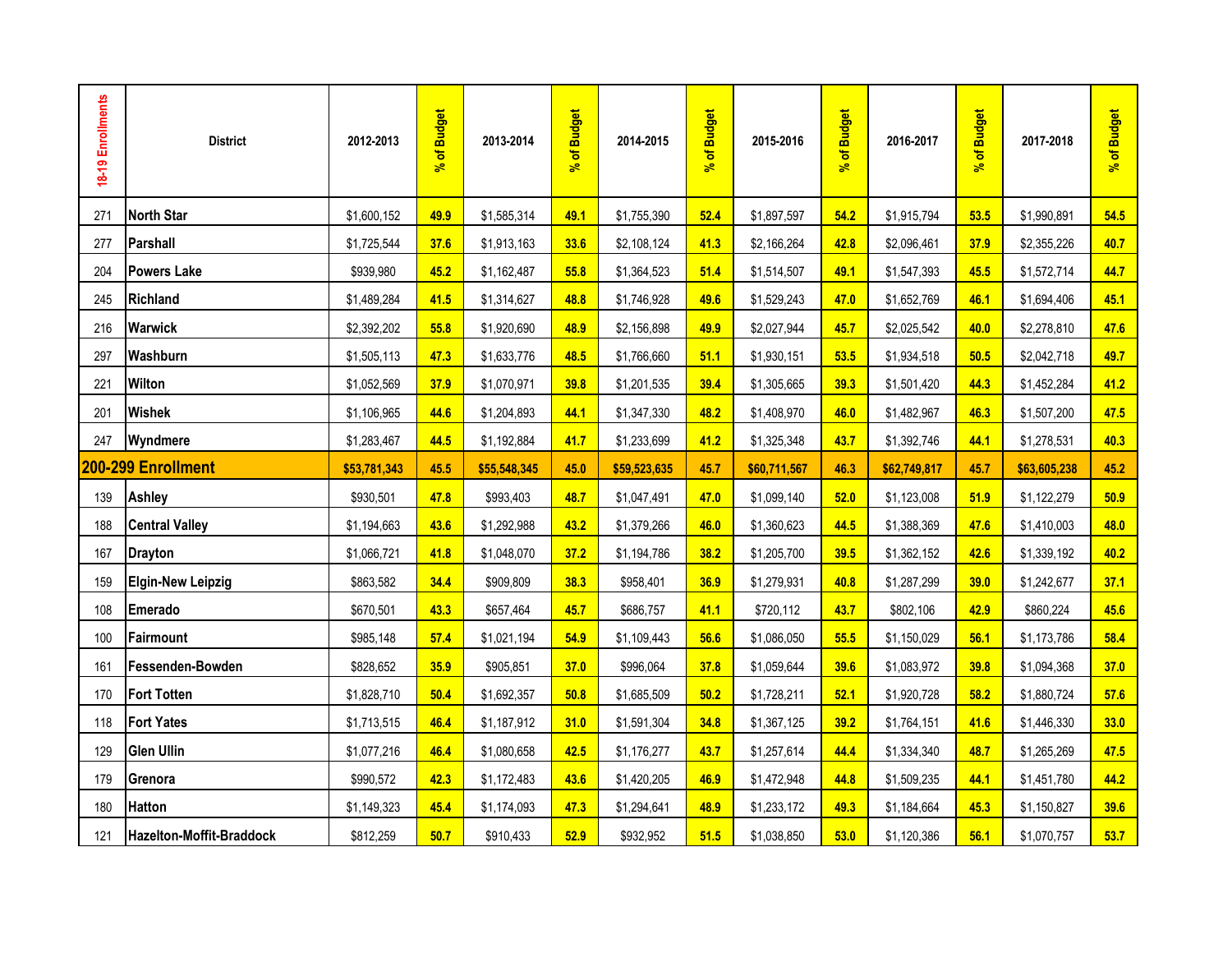| 18-19 Enrollments | <b>District</b>           | 2012-2013   | % of Budget | 2013-2014   | % of Budget | 2014-2015   | % of Budget | 2015-2016   | % of Budget | 2016-2017   | % of Budget | 2017-2018   | % of Budget |
|-------------------|---------------------------|-------------|-------------|-------------|-------------|-------------|-------------|-------------|-------------|-------------|-------------|-------------|-------------|
| 158               | Hebron                    | \$1,104,651 | 44.0        | \$1,168,532 | 44.9        | \$1,223,619 | 44.7        | \$1,253,745 | 43.8        | \$1,319,525 | 47.7        | \$1,348,440 | 48.3        |
| 129               | Kulm                      | \$886,517   | 45.1        | \$1,024,202 | 39.1        | \$1,092,173 | 44.2        | \$1,158,491 | 47.3        | \$1,178,844 | 46.7        | \$1,183,236 | 44.0        |
| 153               | Lakota                    | \$1,123,600 | 44.5        | \$1,164,155 | 46.4        | \$1,137,436 | 42.8        | \$1,246,165 | 46.1        | \$1,291,139 | 47.0        | \$1,355,718 | 48.4        |
| 131               | <b>Leeds</b>              | \$1,162,768 | 51.3        | \$1,202,504 | 56.1        | \$1,321,541 | 56.8        | \$1,310,672 | 56.5        | \$1,328,294 | 61.6        | \$1,276,512 | 56.9        |
| 173               | Lidgerwood                | \$1,145,357 | 51.2        | \$1,202,402 | 51.2        | \$1,240,615 | 47.7        | \$1,292,255 | 48.5        | \$1,289,823 | 47.0        | \$1,198,284 | 41.8        |
| 112               | <b>Litchville-Marion</b>  | \$887,243   | 37.2        | \$849,623   | 36.9        | \$834,471   | 35.4        | \$929,060   | 37.8        | \$968,617   | 38.5        | \$936,170   | 37.0        |
| 124               | <b>Maddock</b>            | \$1,035,165 | 47.6        | \$1,021,217 | 44.5        | \$1,099,044 | 47.3        | \$1,063,392 | 45.5        | \$1,052,495 | 43.6        | \$1,074,501 | 44.6        |
| 162               | <b>Manvel</b>             | \$799,812   | 37.9        | \$834,800   | 45.5        | \$874,086   | 45.1        | \$902,583   | 44.3        | \$879,083   | 38.2        | \$990,977   | 41.5        |
| 144               | <b>Mapleton</b>           | \$674,330   | 43.8        | \$699,599   | 54.9        | \$705,701   | 59.0        | \$738,613   | 60.6        | \$999,201   | 61.4        | \$1,034,730 | 52.3        |
| 188               | <b>Max</b>                | \$1,108,809 | 46.3        | \$1,202,012 | 46.9        | \$1,278,992 | 43.9        | \$1,327,661 | 47.2        | \$1,371,145 | 45.9        | \$1,241,967 | 42.2        |
| 150               | Medina                    | \$1,064,587 | 56.5        | \$1,113,707 | 53.2        | \$1,175,054 | 52.5        | \$1,238,221 | 55.1        | \$1,305,721 | 55.6        | \$1,259,646 | 54.2        |
| 177               | Midkota                   | \$976,788   | 39.6        | \$1,103,758 | 41.5        | \$1,151,277 | 42.0        | \$1,113,900 | 37.6        | \$1,079,578 | 26.3        | \$1,104,527 | 32.5        |
| 159               | <b>Midway</b>             | \$1,462,817 | 45.9        | \$1,569,723 | 46.8        | \$1,515,410 | 41.9        | \$1,668,606 | 45.7        | \$1,714,619 | 47.8        | \$1,630,878 | 47.6        |
| 102               | <b>Montpelier</b>         | \$683,798   | 45.2        | \$683,155   | 44.3        | \$732,491   | 45.4        | \$803,407   | 48.9        | \$841,541   | 47.1        | \$868,405   | 42.8        |
| 129               | Pingree-Buchanan          | \$935,181   | 48.0        | \$970,543   | 42.5        | \$954,321   | 40.1        | \$1,029,050 | 45.3        | \$1,098,965 | 48.1        | \$1,007,440 | 43.4        |
| 162               | Rolette                   | \$1,097,490 | 52.1        | \$1,237,009 | 54.3        | \$1,369,648 | 54.1        | \$1,496,428 | 55.9        | \$1,594,125 | 55.5        | \$1,669,625 | 59.2        |
| 148               | <b>Sargent Central</b>    | \$1,523,224 | 44.9        | \$1,552,248 | 46.1        | \$1,573,152 | 47.3        | \$1,594,505 | 46.3        | \$1,509,585 | 38.1        | \$1,448,433 | 38.9        |
| 128               | <b>Scranton</b>           | \$1,007,103 | 51.2        | \$1,052,948 | 50.8        | \$1,148,155 | 52.2        | \$1,116,747 | 49.4        | \$1,180,930 | 48.3        | \$1,190,099 | 49.1        |
| 197               | <b>Solen</b>              | \$1,964,480 | 48.6        | \$1,961,189 | 45.7        | \$1,675,379 | 42.6        | \$1,822,303 | 43.7        | \$1,889,695 | 38.6        | \$1,785,268 | 38.9        |
| 122               | <b>Strasburg</b>          | \$919,198   | 49.2        | \$893,274   | 45.8        | \$854,589   | 41.4        | \$1,009,273 | 46.0        | \$1,056,597 | 40.8        | \$1,151,317 | 50.8        |
| 183               | <b>Turtle Lake-Mercer</b> | \$1,068,419 | 42.2        | \$1,110,861 | 42.7        | \$1,169,923 | 44.2        | \$1,196,210 | 44.9        | \$1,290,991 | 45.3        | \$1,268,402 | 45.5        |
| 195               | <b>Underwood</b>          | \$1,388,020 | 46.6        | \$1,457,873 | 49.1        | \$1,483,589 | 43.9        | \$1,560,817 | 47.6        | \$1,542,278 | 40.4        | \$1,535,995 | 46.9        |
| 177               | <b>Valley-Edinburg</b>    | \$1,488,167 | 41.4        | \$1,467,195 | 40.6        | \$1,500,098 | 40.5        | \$1,743,330 | 42.9        | \$1,728,132 | 45.0        | \$1,573,022 | 43.2        |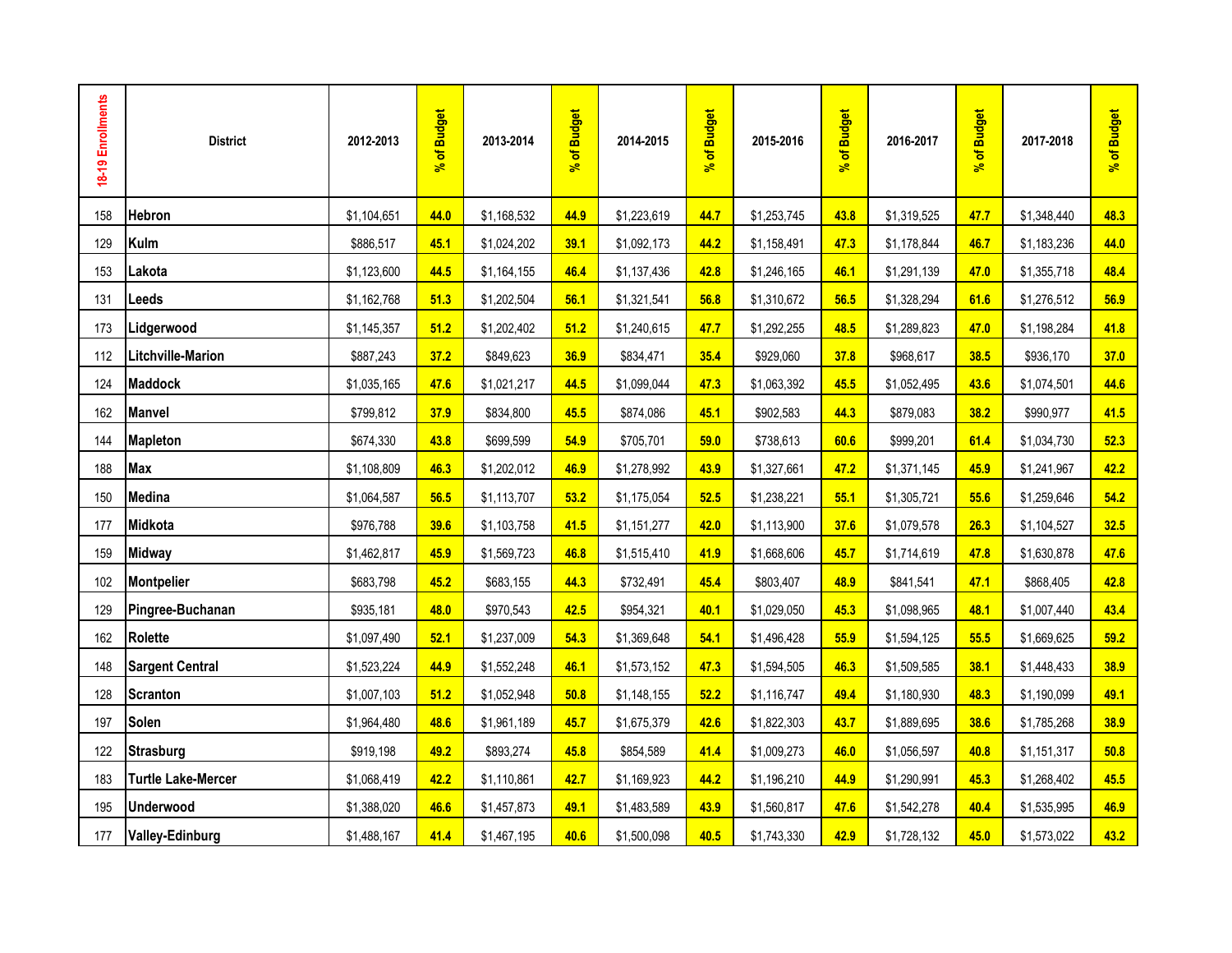| 18-19 Enrollments | <b>District</b>        | 2012-2013    | % of Budget | 2013-2014    | % of Budget | 2014-2015    | % of Budget | 2015-2016    | % of Budget | 2016-2017    | % of Budget | 2017-2018    | % of Budget |
|-------------------|------------------------|--------------|-------------|--------------|-------------|--------------|-------------|--------------|-------------|--------------|-------------|--------------|-------------|
| 126               | Westhope               | \$873,499    | 44.0        | \$978,345    | 43.8        | \$1,185,358  | 50.5        | \$1,211,008  | 48.4        | \$1,229,221  | 51.8        | \$1,243,938  | 53.2        |
| 145               | <b>White Shield</b>    | \$603,918    | 43.0        | \$699,086    | 46.2        | \$904,267    | 58.8        | \$620,990    | 40.6        | \$621,277    | 33.6        | \$718,685    | 32.7        |
|                   | 100-199 Enrollment     | \$41,096,304 | 45.6        | \$42,266,675 | 45.6        | \$44,673,484 | 45.9        | \$46,356,552 | 46.7        | \$48,391,860 | 46.1        | \$47,604,431 | 45.5        |
| 85                | Anamoose               | \$550,412    | 38.4        | \$569,138    | 36.6        | \$668,936    | 39.4        | \$697,662    | 39.2        | \$729,911    | 44.2        | \$728,818    | 40.0        |
| 52                | <b>Apple Creek</b>     | \$460,652    | 35.6        | \$492,079    | 48.4        | \$486,939    | 57.1        | \$501,683    | 53.1        | \$521,392    | 52.2        | \$476,627    | 44.5        |
| 74                | <b>Billings County</b> | \$88,958     | 31.8        | \$958,492    | 34.0        | \$891,598    | 33.9        | \$1,005,265  | 39.9        | \$1,013,859  | 37.0        | \$1,014,231  | 31.6        |
| 78                | <b>Bowbells</b>        | \$644,213    | 48.8        | \$644,698    | 46.1        | \$610,759    | 34.5        | \$706,941    | 36.6        | \$855,078    | 40.6        | \$738,935    | 37.7        |
| 82                | <b>Burke Central</b>   | \$1,063,061  | 68.0        | \$1,113,063  | 50.8        | \$1,189,291  | 58.9        | \$1,376,949  | 62.7        | \$1,408,546  | 64.8        | \$1,403,375  | 63.8        |
| 80                | <b>Drake</b>           | \$484,215    | 32.4        | \$499,285    | 31.2        | \$508,303    | 28.0        | \$501,808    | 30.1        | \$497,710    | 30.0        | \$524,742    | 29.4        |
| 77                | <b>Finley-Sharon</b>   | \$1,049,218  | 47.8        | \$1,113,532  | 46.6        | \$1,188,473  | 48.7        | \$1,005,733  | 44.3        | \$1,005,907  | 41.6        | \$1,043,217  | 45.2        |
| 97                | Gackle-Streeter        | \$734,612    | 45.3        | \$773,268    | 44.8        | \$835,389    | 47.3        | \$826,518    | 43.5        | \$921,240    | 48.9        | \$956,324    | 50.3        |
| 67                | Hope                   | \$549,191    | 25.5        | \$583,018    | 23.7        | \$549,122    | 24.2        | \$598,945    | 26.3        | \$646,293    | 29.4        | \$647,167    | 27.9        |
| 84                | <b>McClusky</b>        | \$771,613    | 55.5        | \$836,011    | 56.0        | \$791,421    | 52.6        | \$847,442    | 52.6        | \$791,408    | 50.9        | \$707,575    | 42.8        |
| 96                | <b>Munich</b>          | \$875,154    | 50.4        | \$862,069    | 43.3        | \$975,916    | 45.2        | \$1,053,394  | 50.2        | \$1,120,957  | 50.2        | \$1,161,131  | 52.1        |
| 86                | Newburg-United         | \$676,574    | 48.0        | \$370,416    | 35.4        | \$701,246    | 38.6        | \$733,569    | 36.5        | \$796,319    | 37.9        | \$806,421    | 38.0        |
| 64                | Oberon                 | \$572,504    | 49.8        | \$521,063    | 49.5        | \$508,739    | 50.1        | \$319,631    | 35.1        | \$446,578    | 38.8        | \$437,469    | 32.5        |
| 85                | Page                   | \$641,517    | 33.5        | \$580,022    | 23.2        | \$641,205    | 28.5        | \$721,616    | 32.7        | \$712,322    | 32.7        | \$643,112    | 28.6        |
| 51                | <b>Roosevelt</b>       | \$488,446    | 32.8        | \$378,345    | 25.5        | \$476,026    | 34.6        | \$446,689    | 36.8        | \$410,502    | 28.5        | \$428,026    | 30.4        |
| 59                | <b>Selfridge</b>       | \$875,218    | 57.3        | \$941,260    | 54.7        | \$989,284    | 51.2        | \$1,030,391  | 48.9        | \$1,106,989  | 49.3        | \$1,087,575  | 49.7        |
| 56                | <b>Starkweather</b>    | \$596,935    | 44.8        | \$599,446    | 47.6        | \$633,695    | 47.5        | \$621,664    | 52.4        | \$604,508    | 51.8        | \$622,113    | 52.0        |
| 79                | <b>Wing</b>            | \$801,534    | 58.2        | \$840,504    | 57.0        | \$879,444    | 56.2        | \$911,791    | 55.8        | \$946,593    | 48.9        | \$946,605    | 55.3        |
| 83                | Yellowstone            | \$473,880    | 36.8        | \$561,768    | 39.0        | \$348,267    | 41.4        | \$639,750    | 30.8        | \$684,328    | 37.2        | \$668,784    | 35.8        |
|                   | 50-99 Enrollment       | \$12,397,907 | 44.2        | \$13,237,476 | 41.8        | \$13,874,053 | 43.1        | \$14,547,441 | 42.5        | \$15,220,440 | 42.9        | \$15,042,247 | 41.4        |